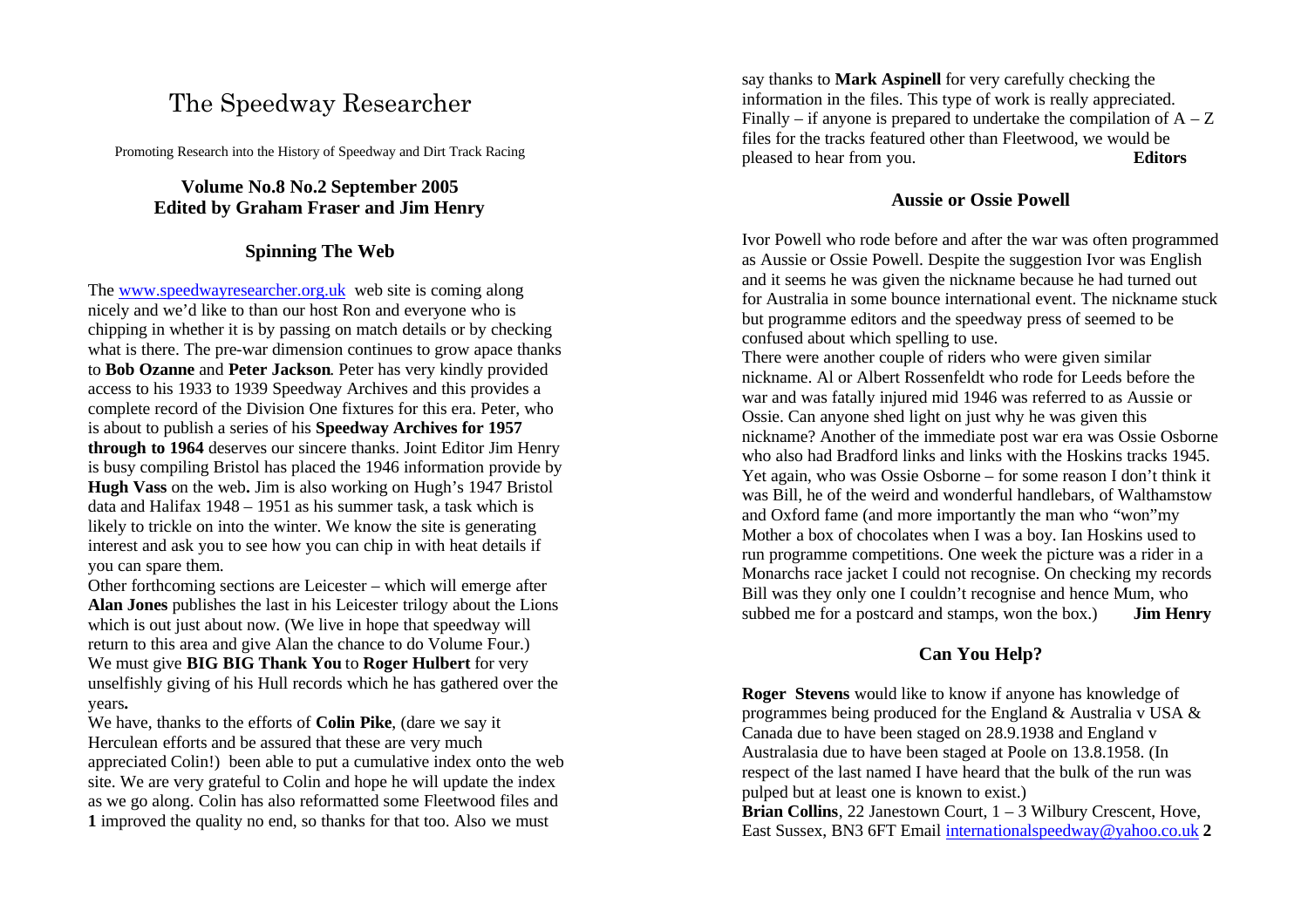is seeking heat details of England v Dominions at Exeter Alphington 19.7.45 & 2.8.45 and England v Dominions at Bell End, Holbeach 15.9.46.

**Nigel Bird**, 38 Blakemore Drive, Sutton Coldfield, West Midlands, B75 7RN Tel: 0121 329 3942 is seeking details of the York team colours and the design of the team race jacket design. (York based historian David Poole did an item on York which was published in early editions of Vintage Speedway Magazine.)

Nigel also wonders if anyone has a copy of the promotional film made in 1937 by the Birmingham Hall Green promotion. This was shown in two of the Birmingham city centre cinemas for one week. **Colin Parker**, 59 Clinton Lane, Kenilworth, Warwickshire, CV8 1AS Tel: 01926 854852 is seeking details of the men who were allocated the following riding numbers in 1929. : 29, 30, 39, 46, 48, 50,55,57,58,59,61,64,65,70,73,75,76,78,79,81,85,86,87,94,95,102, 103,104,105,106,117,118,119,120,121.

**Jim Henry** (Joint Editor) is seeking the following Sheffield items: Home 1945 – 13.9. Bluey Wilkinson Trophy Times heats 9,10,11,15. Home 1946 – Meeting Details for 18.4. Owlerton Cup; Second half details for : 25.4. v Glasgow; 9.5.v Glasgow; 30.5 11.7.Sheffield Telegraph Cup; 11.7. v Norwich; 25.7 v Norwich; 25.7. v Glasgow; 12.9. v Norwich; 19.9 v Newcastle; 3.10. Langton's Team v Parker's Team. 4<sup>th</sup> Placed men: 18.7. British Riders' Championship. 4<sup>th</sup> Placed men and second half: 30.5. Sheffield Supporters' Trophy; 26.9. v Middlesbrough; 10.10. Sheffield Best Pairs. Away Meeting Details 20.6. Bradford v Sheffield National Trophy.  $4<sup>th</sup>$  Placed men 24.7. Glasgow v Sheffield NL.

**Don Gray**, Old Orchard, High Street, Waterbeach, Cambridgeshire, CB5 9JU Tel: 01223 862279 would like to see full details of the British Match Race Championship for the pre-war era from early 1932 to 1935 when it was terminated as a mark of respect following the death of Tom Farndon. (We have information from Keith Farman which we will publishing soon Don.)

**Paul Baston**, 23 Bramber Way, Burgess Hill, Sussex, RH15 8ER Tel: 01444 253687 email : paul.baston@sussexfa.com would like to know if the 2004 Junior League competition comprising Eastbourne, Sittingbourne and Wimbledon was ever completed and, if so, can **3** anyone supply heat details?

**Hugh Vass**, 111 Arthur View Crescent, Danderhall, Dalkeith, Midlothian, EH22 1QS Tel : 0131 663 6974 is looking for contacts with an interest in Southern Area League tracks.

**Sydney Dobson**, 59 Longfields, Swaffham, Norfolk, PE37 7RJ Tel: 01760 722325 is seeking information about the pre-war brothers match race competition between the Langton Brothers, the Parker Brothers, the Milne Brothers and the Duggan Brothers.

**Colin Greenwell**, 71 Skippers Lane, Normanby, Middlesbrough, Cleveland, TS6 0JE Email Colglen@aol.com is seeking photographs of Middlesbrough riders from the 1945 – 1948 era and also from the pre-war era. In particular he is also looking for a team photo for 1929 and 1939.

**Brian Collins**, 22 Janeston Court,  $1 - 3$  Wilbury Crescent, Hove, East Sussex, BN3 6FT Tel: 01273 207280 Email :

internationalspeedway@yahoo.co.uk is seeking heat details for the two England v Dominions at Exeter Alphington staged on 19.7. and 2.8. in 1945. (Mentioned in Tony Lethbridge's book on Exeter Speedway Volume 1.) He is also looking for heat details for England v Dominions staged at Bell End, Holbeach on 15.9.1946.

**Ian Moultray,** 24 Moredun Park Gardens, Edinburgh, Tel : 0131 666 2826 is looking for full heat details for the meeting on  $14<sup>th</sup>$  September 1961 Battle of Britain Trophy at Middlesbrough won by Graham Warren.

**Vic Butcher**, 7 Derwent Close, Tangmere, Chichester, PO20 2FQ is seeking heat details for the Southampton v Tamworth meetings staged in Italy in 1949.

## **Brighton Speedway**

**Brian Collins** updates the item by Graham Fraser in Vol2.No.1. on the short lived Brighton venue.

It seems that Johnnie Hoskins was involved with the Brighton track for all of its' six meetings during June and July 1928 and did not withdraw after the first meeting. He was credited as the General Manager then he made comments in the local press for later meetings. The lack of success at the venue (crowds declined from 8,000 to 4,000 over the five week period of meetings) was probably due to the poor track. The report of the opening meeting in The Motor Cycle was headed "Brighton Track Opened though **4**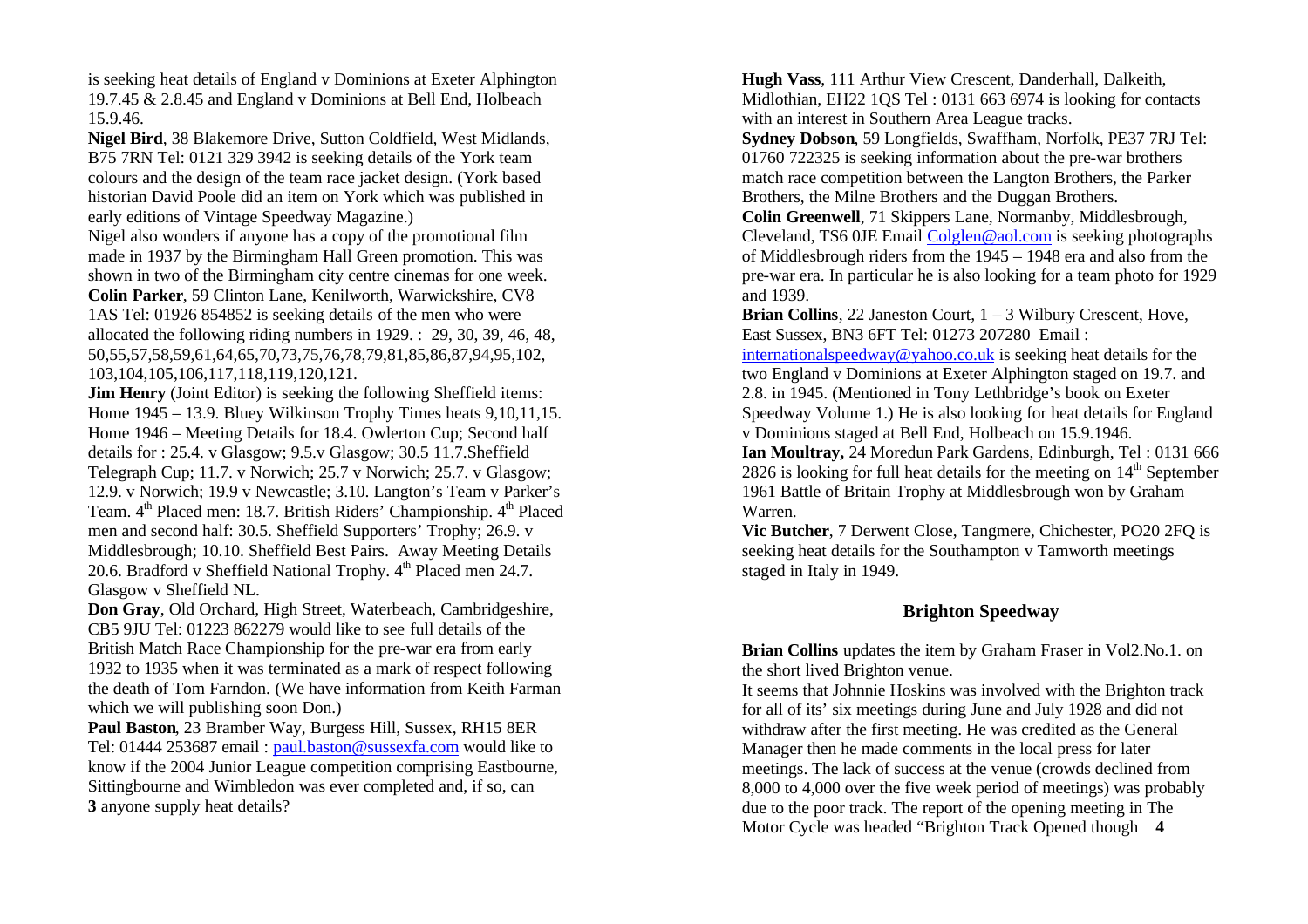#### **Team Lists**

Unfinished" and said the track was very bumpy. "It required rolling, raking, and watering continually, and the arrangements for rolling and raking last Saturday – consisting of a Ford van towing a length of angle iron – were totally inadequate. Doubtless our English summer will provide all that is necessary in the way of watering" (I miss that droll sense of humour in today's speedway press! (BC)) [I agree with Brian – half the fun of researching the early pioneer days is the style of journalism. (JH)]

Brian can find no evidence of any meetings at Brighton in 1929, despite rumours to the contrary. The speedway track was later turned into a 440 yards athletic track, which was used until the 1960s. Last serious attempt to re-start racing there appears to have been in1976 when the Dugard family, having received provisional planning permission from the local council, even asked Sussex University to come up with a solution to the noise problem.

Much of the former stadium spectator area has now been sold and demolished. Only a large grandstand on one straight surviving. A stadium built in 1928 with a capacity of 30,000 now can hold a mere 2,200.

### **Wot? No Clutches?**

**R.M. (Sammy) Samuel**'s wee book published before the start of the 1931 season provided "Useful General Information" including: No Clutches Permitted – After fluctuating for and against for some time, the promoters have now definitely ruled out the use of clutches in 1931. It has been agreed, however, that as many riders claim that they act as shock absorbers, they may be fitted, but in no circumstances can they be used. It is felt that this will go a long way to cutting out the nuisance of false starts which have caused so much trouble in the past.

(It seems that rolling starts were fraught with problems as riders sought to gain advantage and many races were restarted several times.)

Other gems from the book are: Big and Little – The track with the largest accommodation is, of course, Wembley, which holds 93,000 people. On the other hand, the smallest is High Beech, but here the restricted size is more than set off by the beauty of its surrounding **5** and the garden party atmosphere which exists at its meetings.

We are often asked to provide details of riders and their teams – Yet again drawing from Sammy Samuel's book of 1931 we give you the following:

Belle Vue: Jim (Indian) Allen; Sid Allen; Clem Beckett, Harry Bentley; Hilary Buchanan; Frank Burgess; Jack Chapman; Frank Charles; George Corney; Ivor Creek; Fred Davenport; Lionel Davey; Broncho (Jack) Dixon; Acorn (Stanley) Dobson; Percy Dunn (rode for Glasgow WC); Sprouts Elder; Dick Fletcher; S.W.Fletcher; Arthur Franklyn; Max Grosskreutz; Dusty (Herbert) Haig; Broadside Hall; Bob Harrison; Norman Hartley; George Hazard; F.A Hicks; Sid Hicks; C.B.(Cliff?) Hindley; Bob Hipworth; Sid Hipworth; L.Holmes; Walter Hull; Dusty (Stan ) Jenkins; Arthur W Jervis; Eric Langton; Oliver Langton; Bruce McCallum; Arthur Moore; Chun Moore; G.B. (George) Mortimer; Wilf Mulliner; Len Mysercough; W.E. (Gus) Platts; R.A.Pratt; Ian Ritchins; J.O. Rowley; A.E. Simons; T.A. Simpson; Fred Strecker; Fran Varey; Cliff Watson; Fred Wilcock; Dicky Wise; and Len Woods. We'll do another team next time round.

# **Tamworth's Speedways**

Some editions ago **Roger Beaman** did an article on Mile Oak, Tamworth. **Nigel Bird** from Sutton Coldfield adds a bit more to the story of speedway in Tamworth. We reproduce all of Nigel's note. Tamworth Pirates. Mile Oak

This track was built by Alan and Eric Butler and brother in law Jack Moulton (Fruiterer from Tamworth) in 1932 on farm land owned by George Moulton (Farmer Mile Oak) . It was originally built solely as a training track. The track was located in the vicinity of Mile Oak crossroads (old A5 and A453) Fazley. The track was on the small side and a bit rough. First meeting  $17<sup>th</sup>$  July 1932 - 3 meetings. 1933 -3 meetings. Track record 62 seconds Baggy Trimnell. Len Parker of Bristol rode 9.6.1933. The Mile Oak Farm still stands but not owned by Moultons.

Tamworth Speedway – This track was located on the Fazley to Tamworth road (A4091). First meeting on 1.8.1932 was abandoned after first heat because of rain, 6 meeitngs in 1932. Reopened **6**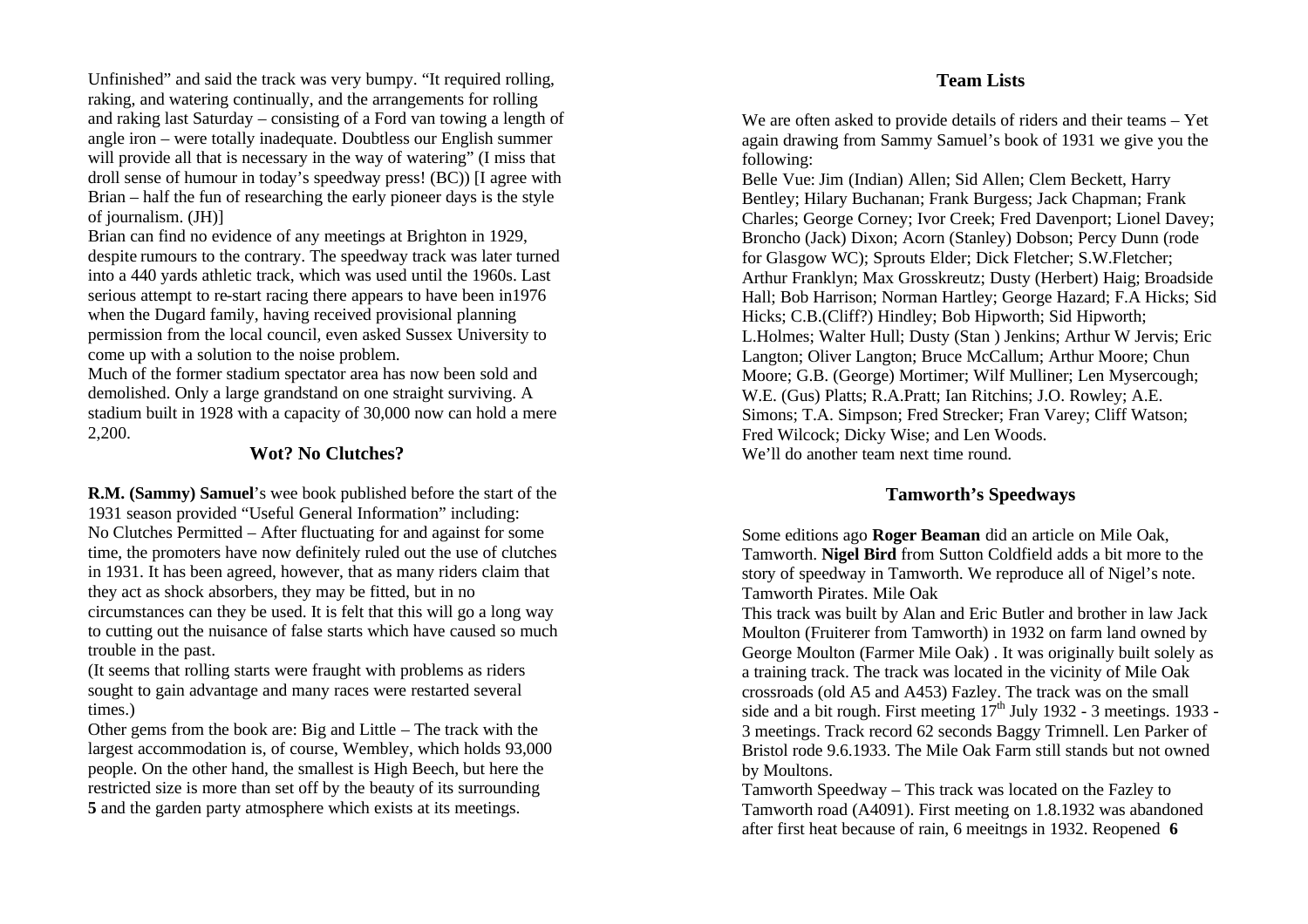17.4.1933. The track was closed for three weeks in June 1933 while it was re-laid and a water bowser was obtained to solve the major dust problem. It was during this period that Mile Oak staged two or three meetings. Some 10 meetings staged. The track was referred to as the Full Size Speedway in order to differentiate it from the smaller Mile Oak circuit,

There is a poster which can be accurately dated to  $1<sup>st</sup>$  August 1932. Baggy Trimnell is the star. At the meeting of  $14<sup>th</sup>$  May 1933 the Golden Gauntlet was presented by boxer Tiger Smith. [Nigel wonders who built this track and operated it. Was it the Trimnells? Was a nearby housing development the reason for it closing? The New Mile Oak – Nigel believes this is a revamp of the small Mile Oak enlarged to 275 yards per lap. The track record appears to have been 70 seconds. Details of three meetings uncovered so far. First meeting 3.5.1934. Promoted by C.H.Trimnell and G.B.Mountford. {Nigel observes that the Butlers and Trimnells were obviously friends.}

#### **Meeting Formats**

From time to time we look at meeting formats to help fellow researchers who are looking at past eras. This time we feature the National League of 1955. Ht1 1,2 v 1,2; Ht2 3,4 v,3,4; Ht3 5,6 v 5,6; Ht4 2,7, v 2,7; Ht5 3,4 v 5,6; Ht6 1,2 v 3,4; Ht7 5,6 v 1,2; Ht8 1,2 v 5,6; Ht9 5,6 v 3,4; Ht10 3,4 v 1,2; Ht11 1,4 v 1,6; Ht12 2,5 v 3,5; Ht13 3,7 v 4,6; Ht14 4,6 v 3,7; Ht15 3,5 v 1,4; Ht16 1,6 v 2,5. It appears that a tactical substitute rule was operating allowing replacements once a side became six points adrift. Details based on Birmingham v Norwich 9.7.1955 programme. **Jim Henry**

#### **Ladies on Shale or Cinders**

**Nigel Bird** has mentioned a couple of ladies who appeared on the pioneer ventures in 1928. One was the exotically named Baroness Fern Andra who challenged Fay Taylour at Crystal Palace and Doris Webster who is recorded as riding at Perry Barr (SUNBAC) on  $25<sup>th</sup>$ August 1928. **Deborah Cherry** from Preston is still working on her **7** lengthy, and ever growing, list of lady riders.

## **All I Can Say is "Thank Goodness for Starting Gates"**

You may be Sammy Samuel'ed out by the end of this edition his 1931 book is a veritable mine of interesting items. The following prompted the heading.

"Rolling Starts in 1931 – A New Regulation

In the past there has been great difficulty in ensuring fairness in rolling start events. This problem has been the subject of very earnest consideration by all tracks and the ACU, and the new principle outlined below will be given a thorough trial at the beginning of the season.

Two lines will be marked across the track. One is the actual starting line; the other will be fifteen yards behind the starting line and known as the 'back line'.

During the preliminary lap the speed must be set by the inside man, who will travel at approximately half-speed.

Any rider experiencing trouble during the preliminary lap can claim a re-start provided he holds up his hand before the 'back line' is reached. This he can do only once.

Having reached the 'back line', the riders will continue at the same pace to the starting line. The inside man, who is responsible for setting the pace, must not accelerate until the starting flag drops. The starter will not give the signal unless he is satisfied that all riders crossed the line approximately together and that the inside man has not accelerated in the meantime. He will also withhold the signal if any of the riders are in front (but not behind) the inside man at the starting line.

For any offence the offender will first be cautioned, and if repeated, will be fined.

The starter, may not vary these regulations, no matter how many false starts there may be."

Samuel went on "Do Not Be Misled – Now to explode once again a popular myth : the man with the gun does not start the races. He is merely a means of advising the spectators that the race has commenced. The real starter is the man with the flag, whom you see at the starting line. I have known occasions when the gun-man has been carried away with excitement and has fired without waiting to see the flag dropped. The subsequent restart has caused dissatisfaction amongst the people in the crowd who imagined that **8**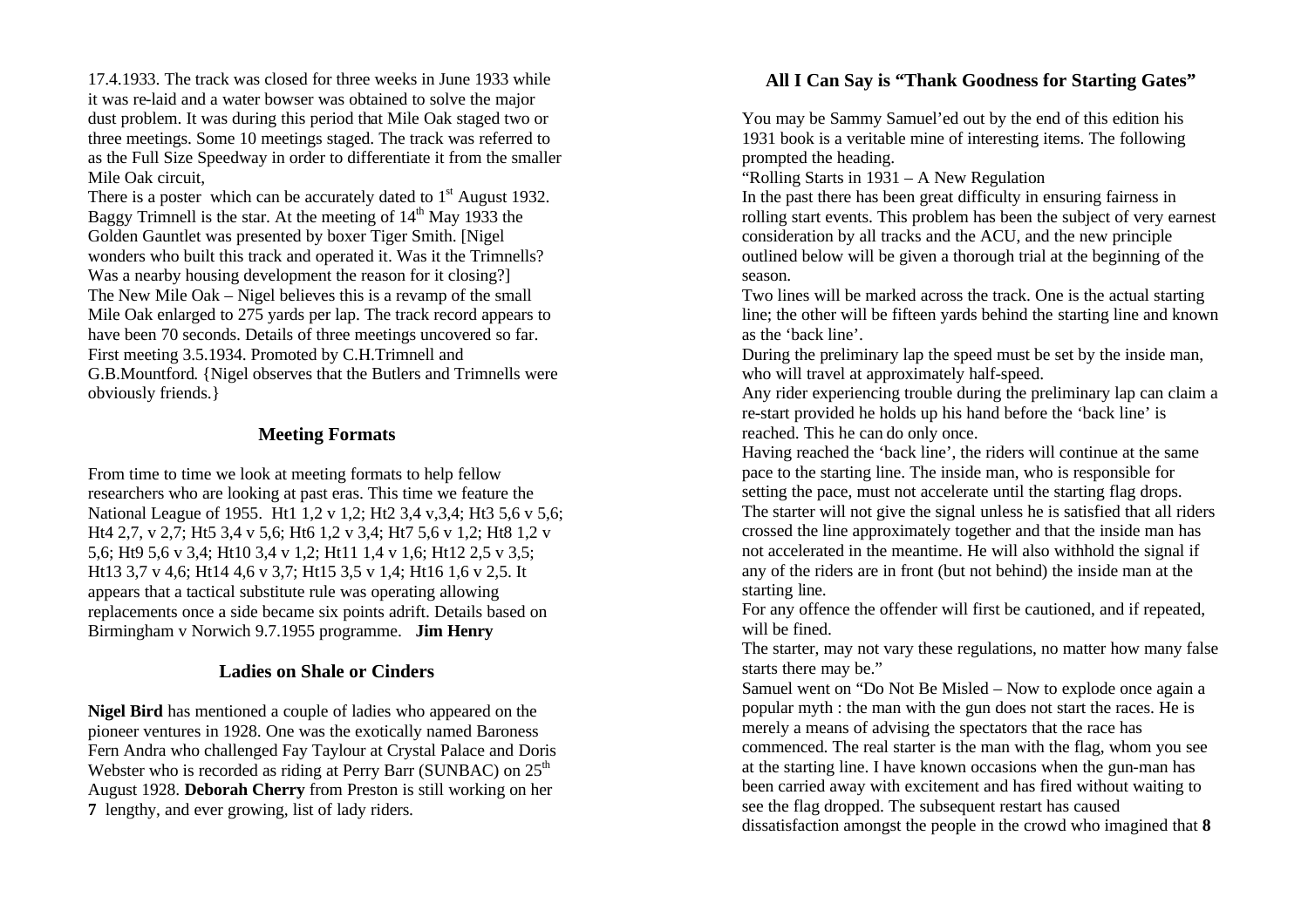he was the official starter. It is in the power of the ACU Steward to stop a race after the Starter has signalled the 'right away' if he does not consider the start to have been a fair one. It is not within the power of the Clerk of the Course to stop a race except in the case of an accident in a position which would endanger the other competitors – and even then he consults with the Steward if possible." So there you have it. Aren't you glad we have a starting gate? By the way I can go back to the days when breaking the tapes was not such a crime as it is today and it was a fine rather than greater punishment of exclusion or a handicap. **Jim Henry**

#### **Publications**

#### **Graham Fraser** reviews **Stoke Speedway: The Official Stoke Potters & Spitfires 2004 Handbook** by **Howard Jones** and

published by Speed-Away Promotions, 19 Arundel Road, Lytham St Annes, Lancs FY8 1AF priced £5.00 (Post Free).

Many of you will be well aware of Howard Jones's many and varied speedway publications and his affection and long time support for Stoke Speedway, including his partwork history of speedway in the Potteries town.This is a pocket-sized handbook of the 2004 season for Stoke Premier and Conference League teams. It details all the results and rider scores on single page grids, plus league tables and some commentary of the teams' seasons. If I have any criticism it is that of the 32 pages an equivalent of nearly 24 are taken up by photographs as I'd have liked a bit more text. This is probably one for the Stoke fans.

#### **Hull Speedway Craven Park - The First Ten Years by Roger Hulbert**

- Pub. By Tempus Publishing Ltd, The Mill, Brinscombe Port, Stroud, Gloucs GL5 2QG  $@$  £14.99 + p&p

Our old friend and subscriber Roger Hulbert has produced this companion volume to his earlier publication **Hull Speedway 1930 - 1981** which covered the White City, Hedon and Boulevard days. This Tempus publication takes the story from the resumption of the sport in the Humberside city in 1995 until the fantastic treblewinning season in 2004.

The format is a chapter per season, including end of season league **9** table and rider averages, followed by biographies of every Hull

rider during this ten year renaissance of Vikings speedway and a complete head to head listing for every league/cup opponent, plus individual meetings. What I liked about this book is Roger's easy to read style and complete records of the goings-on at Craven Park each season and the inclusion of rider biographies (with a helpful photo that will no doubt assist future researchers). Reviewed by **Graham Fraser**

**Penhall: World Speedway Champion by Steve Johnson -** Pub. By Tempus Publishing Ltd, The Mill, Brinscombe Port, Stroud, Gloucs GL5 2QG @ £14.99 + p&p

Books about American Speedway legends seem to be very popular at the moment with recent Tempus biographies on Billy Hamill and Sam Ermolenko and now the showman that was Bruce Penhall. For many people Penhall brought the American glitz to the traditional working class sport of British Speedway. What was perhaps most surprising was that Penhall chose unfashionable Cradley Heath as his launch pad into world speedway stardom. If you want to know how Penhall opted for downtown Dudley Wood or why Penhall chose to retire from the sport at the height of his career then this is the book for you.

It follows the traditional biographical route of childhood, entry into the sport, 1973-1982 rise to fame, World Speedway Champion and then…… His post-speedway life to the present day is detailed and much of it is in Penhall's own words.

It certainly doesn't seem 23 years since he was lost to the sport for good and I am sure for many speedway traditionalists he wasn't everyone's cup of tea but he certainly lifted the profile of the sport and speedway has not seen anything like him until the advent of the televised Grand Prix superstars of today. Bring on the Tony Rickardsson biography! Review by **Graham Fraser**

**The Speedway Regulations, Speedway Competition Rules and Sporting Code 2005** - Pub: Speedway Control Bureau, ACU House, Wood Street, Rugby CV21 2YX - Price: £5 + P&P

This may seem like a strange book to review but it may open up a whole new area of interest for one of you budding researchers out there! This thin booklet of 72 pages is the bible of the sport for the British 2005 season - it defines the rules for tracks, bikes, tyres, engines as well as team and competition rules, meeting rules and formats, in fact everything a well read referee needs to know to **10**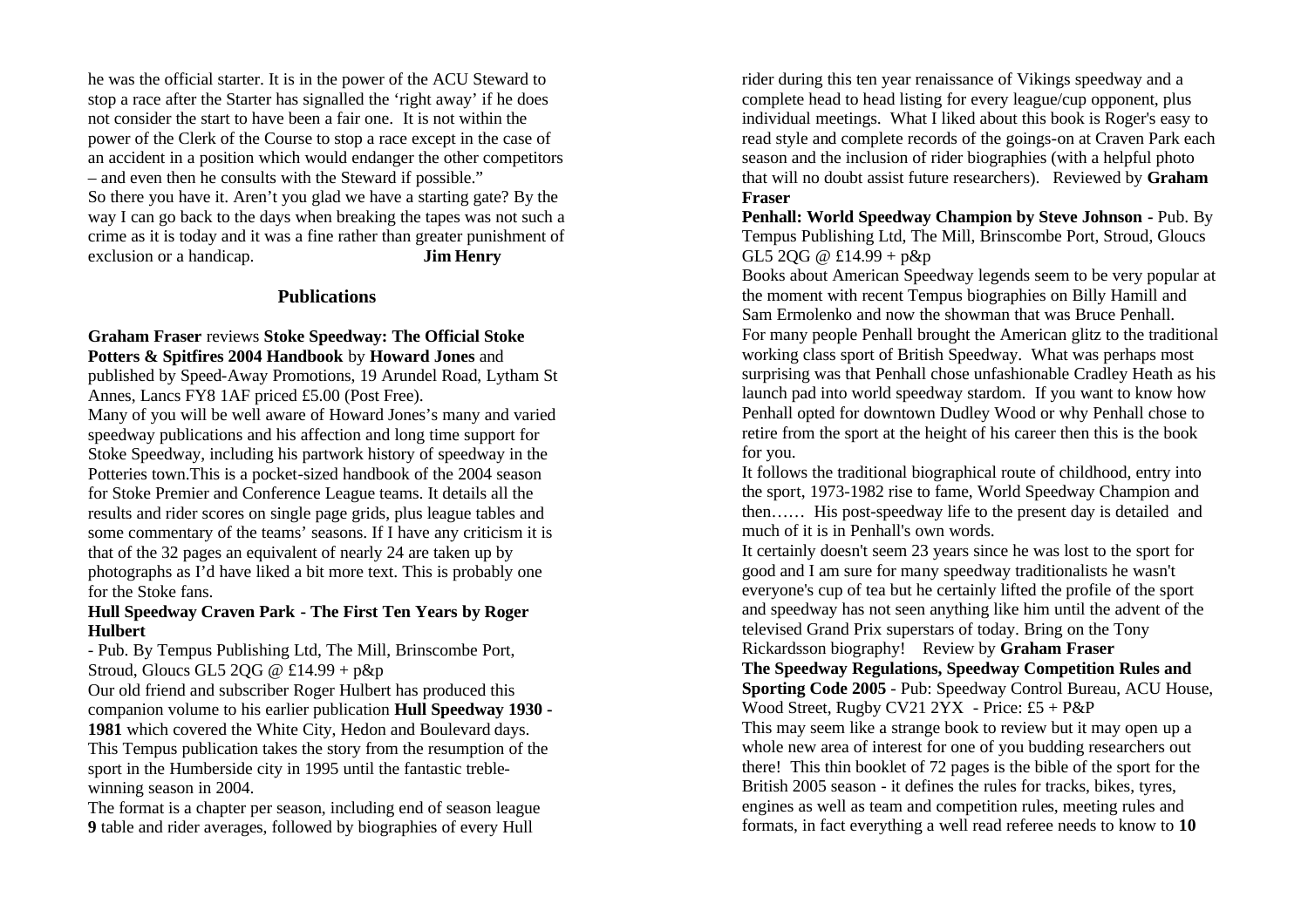run a speedway meeting. OK, so it's a bit of a dry read and it may completely confuse you but it does define the way the sport is run today. Now, these rule books regularly crop up in speedway auctions and collectors fairs going back many decades - I have a few from the 60s, 70s, 80s and 90s myself and it can be interesting to see how the sport and its rules changed decade to decade and year to year. Its worth picking them up if you see them as they are usually pretty cheap and then check out the way the rules of the sport have changed over time. The Editors would welcome an article from any readers who fancy having a go at this. Oh, one point - in recent years the sports ruling bodies from the FIM to the SCB have a nasty habit of making small changes to the rules periodically during the season and unless you are a referee or promoter it can be difficult for the layman to get hold of these. What present aspect of the sport would I change - bring back the concrete starting gate! Review by **Graham Fraser 2005 British Speedway Who's Who** - Edited and published by Peter Oakes - 4 The Green, Yaxley, Peterborough PE7 3LT (Tel: 01733 243988) @£13.99 + P&P

A much enlarged and expanded version of Peter Oakes small spiral bound booklet from last year this really does tell you just about everything you wanted to know about every currently licenced speedway rider in Britain and a lot of things you probably didn't want to know! Each riders biographical info has been reduced and replaced by increased statistical information including speedway career details, honours and a section called 2004 (personal) landmarks for every rider including those household names in the sport and other just starting their careers. There appears to be a colour photograph of every rider in a section at the back of the book - I didn't check every rider was included but a random sample all seemed to be there. In 40 or 50 years some budding speedway historian will find all the information in this book invaluable - do you want to wait that long when you can have it all now! Definitely a book for the completist. Review by **Graham Fraser**

## **Oh Brother!**

**Nigel Bird** suggests the four Trimnell Brothers, Harold, Norman (Percy), Charles and Baggy were probably the first to appear as four brothers in **11** the one race when they met at Perry Barr in Birmingham in 1930.

It set us thinking as to what other families could have achieved this. For what it is worth I can only think of the Serruier Brothers – from South Africa of the early 1950s era and the Collins Brothers – Peter, Les, Phil, Neil and Stephen. Can you add to this? I'm sure there are a few more where three brothers could have taken part – Williams (Freddie, Eric, Ian). Beaton (Bobby, Jim, George), Karlsson (Peter, Michael, Magnus), Tolley (Dick, Les, Jim) to name but four. Pairs of brothers are legion: Templeton (Doug and Willie), the Templeton's nephews the brothers McMillan (Bill and Jim), and Branney (Craig and John) are but three of many. There are even twin brothers like Tim and Tony Swales on record. Never let it be said that we don't set up Aunt Sallys for you to have a go at. However, it would be interesting to see a list of brothers and invite you to give us an article. **Editors**

#### **Rider Grading**

I know we have the habit of letting things slip but with the help of **Vic Vanni** from The Dear Green Place (Glasgow to you who didn't know it by its old name) and the 1946 Stenners Annual for your information the riders were graded as follows: Grade 1: Jack Parker, Norman Parker, Bill Kitchen, Ron Johnson, Alex Statham, Eric Chitty. Grade 2: Oliver Hart, Bill Pitcher, Ron Clarke, Les Wotton, Bill Longley, Malcolm Craven, Tommy Price, Geoff Pymar. Grade 3: Ernie Price, Lloyd Goffe, Norman Evans, Phil Bishop, Dick Geary, Wally Lloyd, George Wilks, Charlie Spinks, Keith Harvey, Roy Dook, Fred Tuck, Phil Hart, Frank Hodgson, Bert Spencer, Wal Morton, Stan Williams, Colin Watson, Jeff Lloyd. Grade 4: Ron Mason, Mick Mitchell (shown as G.(George) Mitchell), Cyril Brine, Jim Boyd, Mike Erskine, Bob Wells, Ron Howes, Ted Bravery, Joe Crowther, Syd Littlewood, Maurice Stobart, Stan Dell, Wilf Plant, Tommy Allott, Wilf Jay, Len Tupling, Will Lowther, Bob Lovell, Geoff Godwin, Jack Bibby, Fred Curtis, Sid Hipperson, Tommy Bateman. Grade 5: Benny King, Alf Kaines, Jack Cooley, A.Gray, Les Webbon, Ed Pye, Frank Lawrence, Eric French, Laurie Packer, Ernie Appleby, Percy Brine, Don Hemingway, Paddy Mills, G.Dykes, A.Hutson, Stan Beardsall, Lionel Stanger, Reg Lambourne, Harwood Pike, Leo Lungo, Kid Curtis (Fred and Kid were one and the same), J.Williams (Butch?) and Doug McLachlan. Riders were paid according to their grading with the top men clearly receiving the greatest rewards. It is odd that the list includes men from both Divisions on similar gradings.**14**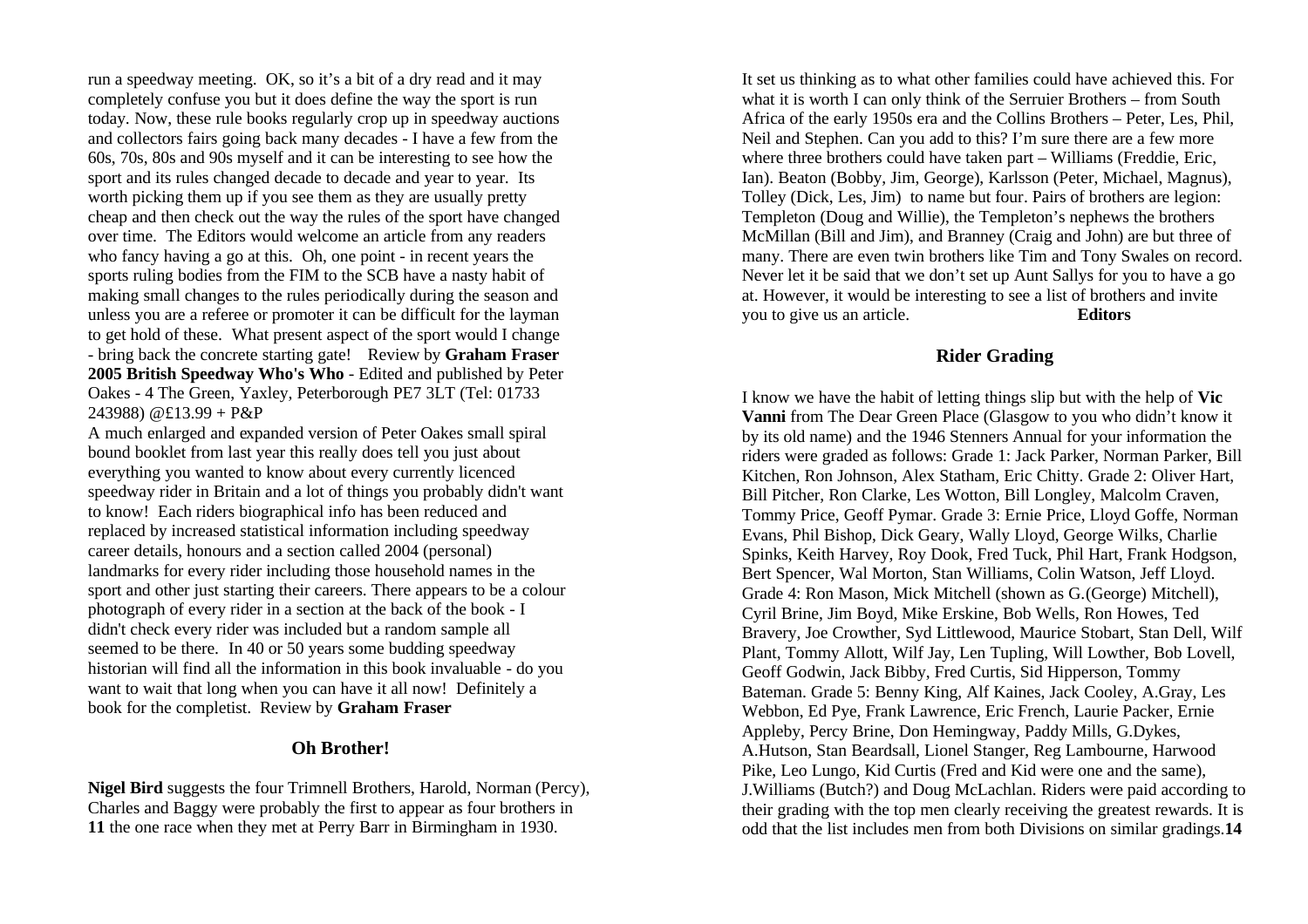## **Who Organised the First Events in Wolverhampton?**

**Nigel Bird** from the depths of the Midlands has written to say he disagrees with **Mark Sawbridge** views on who organised the first meetings at Monmore Green, Wolverhampton, away back in the pioneer days. Nigel says he has read in a number of local newspapers the first event was "Hastily arranged by the Birmingham M.C.C". and this view is backed up by the adverts of the day for these meetings. Nigel also notes that a local scribe of the day bemoaned the fact that the Wolverhampton club (MCC presumably) does not seem interested in running dirt track events.

## **G. "Jimmy" Baxter**

A loan of the Liverpool Speedway Official Yearbook 1949 has yielded an interesting item about the pioneer organiser.

Educated at University College School, London and Sevenoaks Grammar School, Kent. In early 'Teens' attended the London Polytechnic for a three year course in Motor and Electrical Engineering, after, was apprentice to Messers J.A.Wilding, Engineers, London. Granted a Commission in World War 1 in the Royal Navy Air Service, went through the Flying School at Eastchurch in 1915 but failed due to ill health. Qualified at Calshot, and took the Royal Aero Club Certificate. After the First war, joined the Martinside Aircraft Co., later opened a Garage at Richmond, this was in 1920. Was Competition Rider for Harley Davidson Motor Co. from 1921 to 1924. Opened a Motor Business at Marble Arch, London with Claude Temple, who was at that time the World's most famous Motor Cyclist. Temple held 80% of World's Motorcycle speed records at that time. Their Company manufactured the "O.E.C. Temple" Motorcycle, the fastest in the world at that time. Temple did the Brooklands speed events, Jimmy, the Road Trials, Hill Climbs, and road speed events. The O.E.C. Temple was the first Motorcycle to do 100 miles per hour on the road, also 100mph with a sidecar and passenger over the flying mile. Temple also covered 100 miles IN THE HOUR.

It was during a motorcycle tour of the world and while in Australia that Speedway racing was discovered. Jimmy at once got busy to introduce the sport to Britain. All plans were completed by the end of 1927, and his **15** first Contract, Australians Billy Galloway and Keith MacKay were

in England before Christmas 1927. These riders took part in the first meeting ever at High Beech, London, in February 1928. This meeting was run jointly by the Ilford Club, under Mr Bailey and 'Jimmy's' Club, The Metropolis. Incidently 'Jimmy' Baxter was the founder of this club, the second largest in London, with Headquarters at Paddington. Shortly afterwards, Jimmy obtained an option on West Ham Stadium, then being built, hoped to open there early in1928 but the builders were slow owing to short delivery of steel, and it was not ready until July, 1928. In the meantime, he opened a track at Celtic Park, Glasgow, in April, 1928, and moved to West Ham when it was ready. Opened Southampton in October 1928, at the same time operating a track as Red Star Stadium, Paris. This was not a success, so moved during 1949 to Buffalo Stadium, Paris. Later, disposed of his interest to Stadium authorities and settle down to West Ham and Southampton only. In 1932, opened Lea Bridge, London. This was a success. Later, moved to Woudestein, Rotterdam, Holland, and enjoyed two good seasons at the old trotting track. Closed down when the track was sold for building. Upon returning from Holland, interested in Midget Car Racing, and opened two tracks. Lea Bridge was on the market again, and not being able to get another licence for motor cycle speedway, he opened it as a midget car track, together with Brandon, Coventry. This venture was a success and continued until the war came in 1939. On the RAF Reserve of Officers, Jimmy was called back to service in June 1939. This put paid to his midget cars. Served in the RAF until 1945, being demobbed in December of that year.

Back as a civilian, began to look around for fresh Speedway activities, and arranged a lease with Plymouth (Pennycross Stadium) during 1946, later fixed with Southampton, and opened these two tracks early in 1947. Liverpool seemed to want speedway racing, so he travelled to this city during 1948 and arranged matters with Mr Bilsland, Liverpool opened early in April 1949. (To be continued.)

# **Collectors' Corner**

Those of you that collect programmes might be interested to know the Monarchs at Armadale have featured two programme cover designs this season and so has Glasgow. Any other tracks used different covers during the season? Let us know and we can pass it on. **Jim Henry**

**Get your pen out and tell us about your team. 16**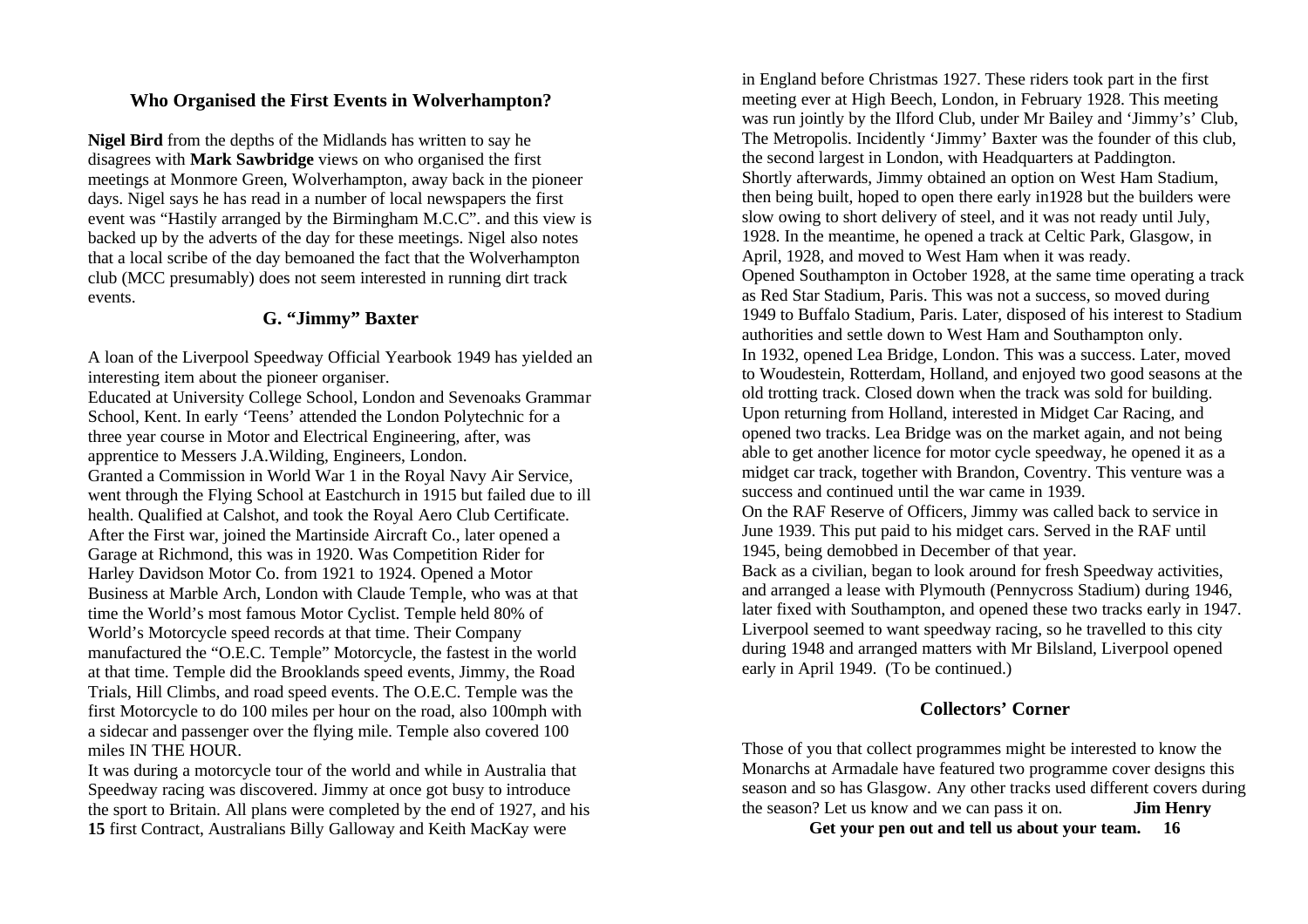## **Red Card Debate**

There has been a bit of debate in recent years about the merits of introducing a disciplinary code for speedway that is similar to football. You know what I mean – the yellow card is a caution, two yellow cards become a red which, like a red on its own, means you are off. Exclusions could be considered to be yellow cards but unless it was for unfair riding, there appears to be little merit in having any sort of cumulative form of punishment involving bans from subsequent races.

Anyway, the reason for this little item is my looking at a 1975 Paisley programme for the meeting dated  $16<sup>th</sup>$  August when Newcastle Diamonds came visiting the Lions at St Mirren Park in the town's Love Street. (As an aside the stadium is due to be demolished to make way for a supermarket which will provide cash for St Mirren F.C. to relocate to a new stadium which probably won't provide for speedway racing. The lateral connection of this digression is that Lions were linked in promotion with Birmingham Brummies who lost their stadium to a supermarket also.)

The first heat took three efforts to run it and for his indiscretions Tom Owen was excluded. So annoyed was the referee with Tom's actions that he was excluded from not just from the race, but for the whole meeting. I recall it caused a bit of a stushie and the visiting promotion was very taken aback as were many of the speedway regulars in the crowd. As far as I recall of the events of some 30 years ago the referee was right to exclude Tom from the race but, on reflection, an exclusion from the meeting was probably a bit over the top. However, despite the protests, the referee stuck to his guns and refused to allow Tom back into the meeting. As far as I am aware, it has never happened again but maybe you know differently.

After writing the above piece I came across an interesting item in a photocopy of a meeting at Bristol in 1947. In the opening heat of the Junior Best pairs event on 24th October Johnny Hole was lying third when he reared and crashed into George Craig. Johnny Hole had to pull out of the meeting injured while his pair, brother Graham Hole, soldiered on with a H.Hughes. The programme has no score entered against the Hole Brothers and a note saying the two had been excluded owing to the altercation as J.Hole was injured. Whether they were excluded because they effectively were not longer a pair or whether it was due to the injury **17** reducing the pair to a pair plus reserve. **Jim Henry**

## **Apfelbeck**

**Phil Smith** from Sheffield provides us with a bit more information on the unusual machine discussed in a recent edition.

A bit more about LUDWIG APFELBECK who was from Graz in Austria and I think during the war worked for BMW on aircraft engine design. Subsequently he designed a prototype HOREX racing twin which was very similar to the NSU REEMAX of the period and this appeared in July 1954. It showed some promise but HOREX withdrew from racing at the season's end but is show what an accomoplished engineer he was. Later he worked for BMW on car cylinder hear design.

**Phil** goes on to tell us about the Austrian KILLMEYER brothers who were Leopold (or "Poldi", his nickname) the elder, and Karl. Leopold was quite successful on the dirt tracks in Austria, Bulgaria and Romania in the 1933 /34 period usually riding on a Rudge.

Finally **Phil** points out the correct spelling for the producers of Trawler Club Member etc cards was J.A.PATTEREIOUEX.

# **Speedway Postcards**

**Phil Smith** has sent in a list of riders featured on the postcards published by Robert Sneath (Postcard Publisher) 3 Paradise Street, Sheffield. The names with \* are the names as on Robert Sneath's published list. 1 Frank Arthur (Harley); 2 Joe Abbott; 3 Tommy Allott; 4 Eva Asquith; 5 Arthur Atkinson; 6 Dennis Atkinson; 7 Stan Baines; 8 Jack Barber; 9 \* B. Barraclough; 10 Clem Beckett; 11 Frank (Broncho) Bianchi; 12\* H.Bingley; 13\* Buz Boden; 14 Alec Bowerman; 15 \*Maurice Bradshaw; 16 Buster Breaks; 17 Johnny Broughton; 18 A. Brown; 19\* Buster Brown; 20 G.Brown; 21 \*N.Brown; 22 Ham (Hamlet) Burrill; 23 B. Burrows; 24 Squib Burton; 25 J. Chambers; 26 Jack Chapman; 27 Frank Charles; 28 Frank Chiswell; 29 Bert Clayton (Velocette); 30 George Crawshaw; 31 Harry B. Credland (James); 32 Scotty (George) Cumming; 33 Broncho (Jack) Dixon; 34 Jack Dudding; 35\* G.W.Dykes; 36 Sprouts Elder; 37 Billy Ellmore; 38 Arthur Franklyn; 39 Roger Frogley; 40 Jimmy Gent (Norton); 41\* Joe Gooding; 42 George Greenwood; 43 Broadside Hall; 44\* D. Hayman [Dick]; 45 Wally Hicklin; 46 Cliff Hindley (BSA); 47 Joe Hindley (BSA); 48\*A. Humphries [Arthur]; **18**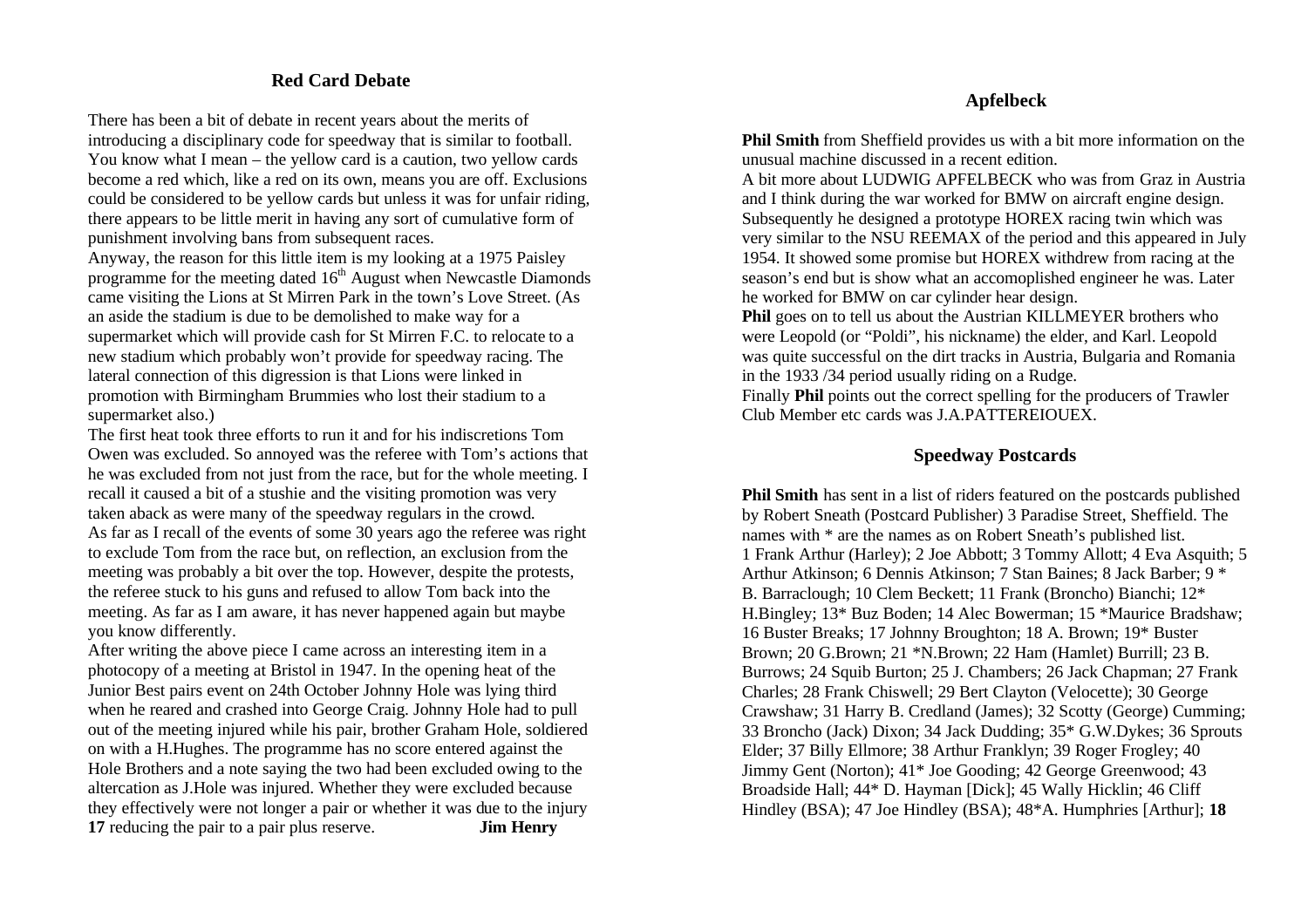49 Vic Huzley; 50 Ernest Ingham; 51 Sid Jackson; 52 Dusty (Stan) Jenkins; 53 Arther Jervis (Rudge); 54 Ron Johnson; 55 Dave Jones; 56\* N.Joseph; 57 N.Kendrick [Nobby]; 58 \* Nobby Key; 59 Eric Langton (Rudge); 60 Fred Ledger; 61 Harry Lomas; 62\* F.Longley (Rudge); 63 Reg Marshall; 64 \* R.May [Roger]; 65 F.Meynier France; 66 Scotty Mickie (Michie); 67 A.Moore; 68 Len Myrescough; 69\* L.Norman; 70\* B.G.Otter; 71\* Len Parker; 72 Syd Parsons; 73 W Ewart Platts [Gus]; 74 W Ewart Platts [Gus] (BSA); 75 The Preston Team 9.10.1929; 76 Len Reynard {George?}; 77 Riskett Riley [Riskit]; 78 Bert Round; 79 Bert Round "In Memory"; 80 A.Shirlock [Arthur Sherlock]; 81 W.F.Shuker; 83 Slider Shuttleworth (Rudge); 84\* Frank Smith; 86 Smoky Stratton [Spencer]; 87 Fred Strecker (AJS); 88\* W. Styring; 89\* Jack Sweeney; 90 Harry Taft; 91 Fay Taylour; 92 T.Thomson; 93\* Ben Unwin; 94 Frank Varey (Norton); 95 Frank Varey (Scott); 96\* E.Waits; 97 Charlie Ward; 98\* L.C.Ward; 99 Cliff Watson; 100\* Westy Westwood [Arthur]; 101 Nev Wheeler; 102 George Wigfield; 103 Fred Wilkinson; 104\* Joe Wilson. I have added the name of the machine where it is not a Douglas or not specified. Most riders featured used the flat twin Douglas. Where I know the Christian name, I have added it and I have corrected a few spelling mistakes I have noticed.(JH).

**Phil** wonders if anyone can shed any light on who Robert Sneath was. As far as he is aware Robert Sneath only took photographs at Sheffield in 1929. Was he related to J.M.B. Sneath who held various positions at Sheffield Speedway in this era?

## **Second Half Matches**

Thanks to **Colin Rugg** sending me a Plymouth v Halifax programme I was able to let **Vic Butcher** know about the second half event which was a five heat match Plymouth v Southanpton. I am still looking for details of a five heater at Tamworth when they raced Fleetwood with disastrous results for the Flyers and have details of the Lanarkshire Eagles v Edinburgh Monarchs event which was the second half of an Eagles v Cradley Heath League match.

It struck me to pose the question – how common were these mini matches and which if any track made a regular feature of these types of event? [By way of an aside Edinburgh featured some mini matches at Old Meadowbank in the early 1950s, usually v Glasgow, as part of Charities **19** event sponsored by the local newspapers. The evening featured five

a side football and other events. Before you ask, yes, programmes were produced for these events giving details of all the events including the speedway races. Similar events were staged at Marine Gardens in the pioneer days.] **Jim Henry**

### **He's Behind You**

A bit of holiday musing has set me thinking. Big deal I hear you say. Well, into my head came a thought that at one time it was against the speedway rules for a rider to look behind during a race. The punishment for the action was exclusion. Can anyone shed any light on this? When was the rule introduced, and when was it taken out of the rule book? Also do you think it was a good or bad rule? **Jim Henry**

## **Clapton Speedway 1933 Part 1**

**Alan Bates** from Folkestone has sent us this interesting item. For the 1933 season Clapton hoped to fare much better than their first from bottom spot in 1932. The new year heralded with admission charges set at  $1/6$  (7.5p) standing [1/0 for members] and  $2/6$  (12.5p) seated [2/0 for members]. The opening match on Saturday  $29<sup>th</sup>$  April was a challenge against a team called The Rest and, after losing the first heat 1  $-6$  (it was 4 points for a win that season), they hit back with a  $6 - 1$  and didn't look back finishing up as winners by 36 – 26. Jack Parker made a bad start with an engine failure and a last and was replaced in his third ride. Phil Bishop on the other hand, scored a maximum. The first League match was at Plymouth and was staged in heavy rain. However, this did not bother Clapton and they romped away to a  $42 - 20$ 

success thanks to four  $6 - 1$  heat wins and a  $6 - 0$  win. They followed this up with a home win against the same opposition four days later, by 40 – 23 with Wally Lloyd getting a maximum.

On May 10 Clapton gained another huge 45 – 18 away win, this time at Sheffield. The visitors won eight of the nine heats. In this match Jack Parker at last got the lot, and Wally Lloyd scored his second maximum in a row. Sheffield were slaughtered in the return fixture at Lea Bridge on May 13 when only a second place by Dusty Haigh prevented a whitewash. In Clapton's blitz both Jack and Norman Parker returned maximum returns. Away at Coventry on May 18, Clapton got off to a great start with Jack Parker breaking the track record in the first heat. **20**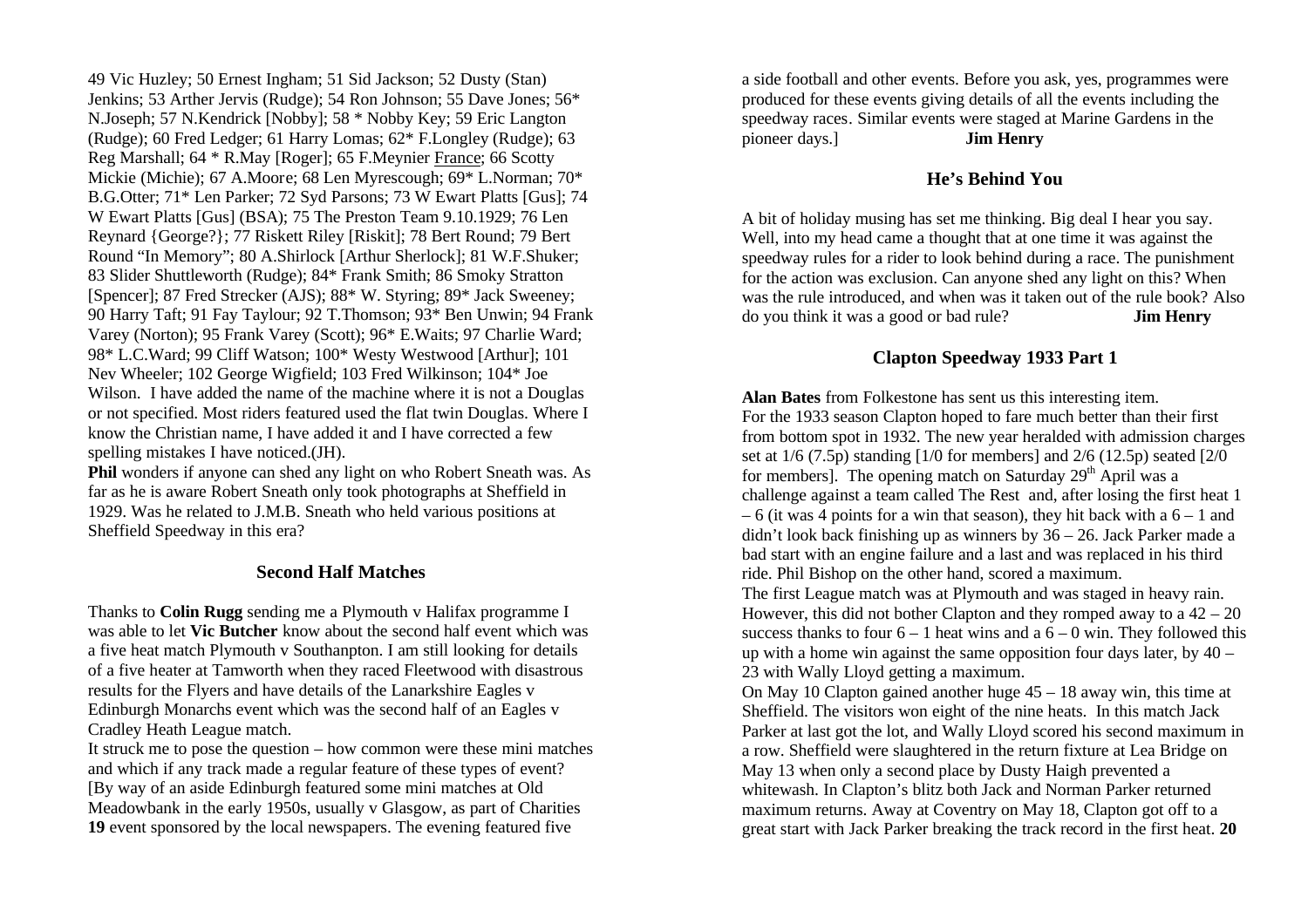He further improved on this time in heat 7. The visitors won the first five heats in their  $38 - 25$  success and only Roy Dook, with 10 points, put up any opposition for the home side. Jack Parker, not surprisingly, notched up his third maximum in a row.

Clapton continued to overwhelm all opposition and it was a shock when they thrashed Wembley 44 – 18, with only Wally Kilmister winning a race for the Lions. Yet again the Parker brothers were unbeaten. On May 24 Clapton became the first team in many years to win at Belle Vue when they came away with a 36 – 27 victory. Norman Parker achieved another maximum.

At this stage Clapton were top of the League table having won all their seven matches. However, all good things must come to an end and in the first match with Crystal Palace in a double header on May 27, things went badly wrong in the afternoon meeting at the Palace. In the first heat Roy Barrowclough was stretchered off after a heat 1 crash as Palace began with a  $6 - 1$ . This was followed by another home  $6 - 1$  and then a 6 – 0. Trailing 18 – 2, Clapton hit back with Jack Parker and Phil Bishop each winning two races, but Crystal Palace won the day  $40 - 20$ . This defeat proved to be only a temporary setback as Clapton won the return encounter in the evening by  $37 - 21$ . They started with a  $4 - 0$  and  $a 6 - 1$ , but lost Wally Lloyd, who broke a bone in his left wrist, following a fall in heat 7. Clapton had lost two riders to injury in the one day. In the next match Clapton demolished Nottingham 48 – 13 but took another casualty in the shape of Norman Parker who sustained concussion and a cut eye after a fall in heat 4. As a result Norman took no further part in the meeting. Clapton recorded five  $6 - 1$ 's and a  $6 - 0$  in this victory.

On Monday June 5 West Ham came to Lea Bridge to face the Clapton side without Barrowclough, Lloyd and Norman Parker and they led by two points after heat 5. However, the home side fought back and were 29  $-26$  with one heat to go. The Hammers, however, gained a  $5 - 2$  in the final heat to draw the match  $31 - 31$ . Tiger Stevenson became the first rider to record a maximum against Clapton in the season so far. The following evening at West Ham's Custom House Stadium, Clapton led 19 – 9 after four heats, but suffered cruel luck when Phil Bishop fell in heat 6 and then Arthur Westwood came down when he and Jack Parker were looking good for a  $6 - 1$  in heat 7. The Hammers took the last two heats 6 – 1 and 5 – 2 respectively to win 34 – 29. Despite this Jack Parker **21** scored another maximum.

On Saturday June 10 Clapton suffered their first home defeat of the season when they lost  $27 - 35$  to Wimbledon. Still plagued with problems, they lost Phil Bishop who collapsed after his second ride and Alf Foulds rode despite a damaged leg. Added to this, Norman Parker, who came back prematurely, fell in his first race. Wimbledon also won the return at Plough Lane on the Monday thanks to a 36 – 27 scoreline. A late burst carried Wimbledon clear as there had been only one point between the sides with two heats to go. Yet again Jack Parker did well scoring a maximum but Billy Dallison was the only other Clapton rider to win a race. This was the fourth defeat in a row for the injury hit Clapton. After an abandoned National Trophy with Coventry, Clapton returned to the winning trail with a comfortable away success at Plymouth by 38 – 24 on June 27. Jack Parker notched yet another maximum and fit again Norman Parker added 8 points. On Saturday July 1 Clapton were back at full strength and they easily beat Sheffield 41 – 22 with Norman Parker scoring a full maximum. July 4 saw Clapton go down narrowly to the Hammers by 30 – 32 at West Ham after leading 26 – 23 with two heats to go. In the last two races Norman Parker suffered an engine failure and in the last race Wally Lloyd fell off. Norman's brother Jack notched another maximum in this fixture.

The National Trophy at last got underway on July 6 with an away match at Coventry where the home side suffered numerous falls and engine failures. The outcome was that they only defeated Clapton  $63 - 61$ . Dicky Case had five wins and a fall. There were four falls in the last two heats alone. Clapton won the return leg at Lea Bridge two days later by  $69 - 65$ to progress into the next round by eleven points on aggregate. Dick Case scored 20 for Coventry while the Parker brothers scored 32 of the home points.

Returning to League action, Clapton suffered two defeats on consecutive evenings. They made an excellent start at home to Belle Vue on July 12 in front of a large crowd with a  $6 - 1$  and a  $5 - 2$ , but the Aces hit back to level after heat 4. They then won four of the last five heats to take the points thanks to a 35 – 28 scoreline. Bill Kitchen and Eric Langton each scored 10. The following evening Clapton were annihilated by Wembley at The Empire Stadium by 49.5 – 13.5. Gordon Byers, Ginger Lees and Wally Kilmister all scored maximums for the Lions.

The next Saturday Clapton returned to their winning ways with a big victory over Plymouth. However the 45 – 18 win was marred by several crashes. Two Plymouth riders were stretchered off and, following a **22**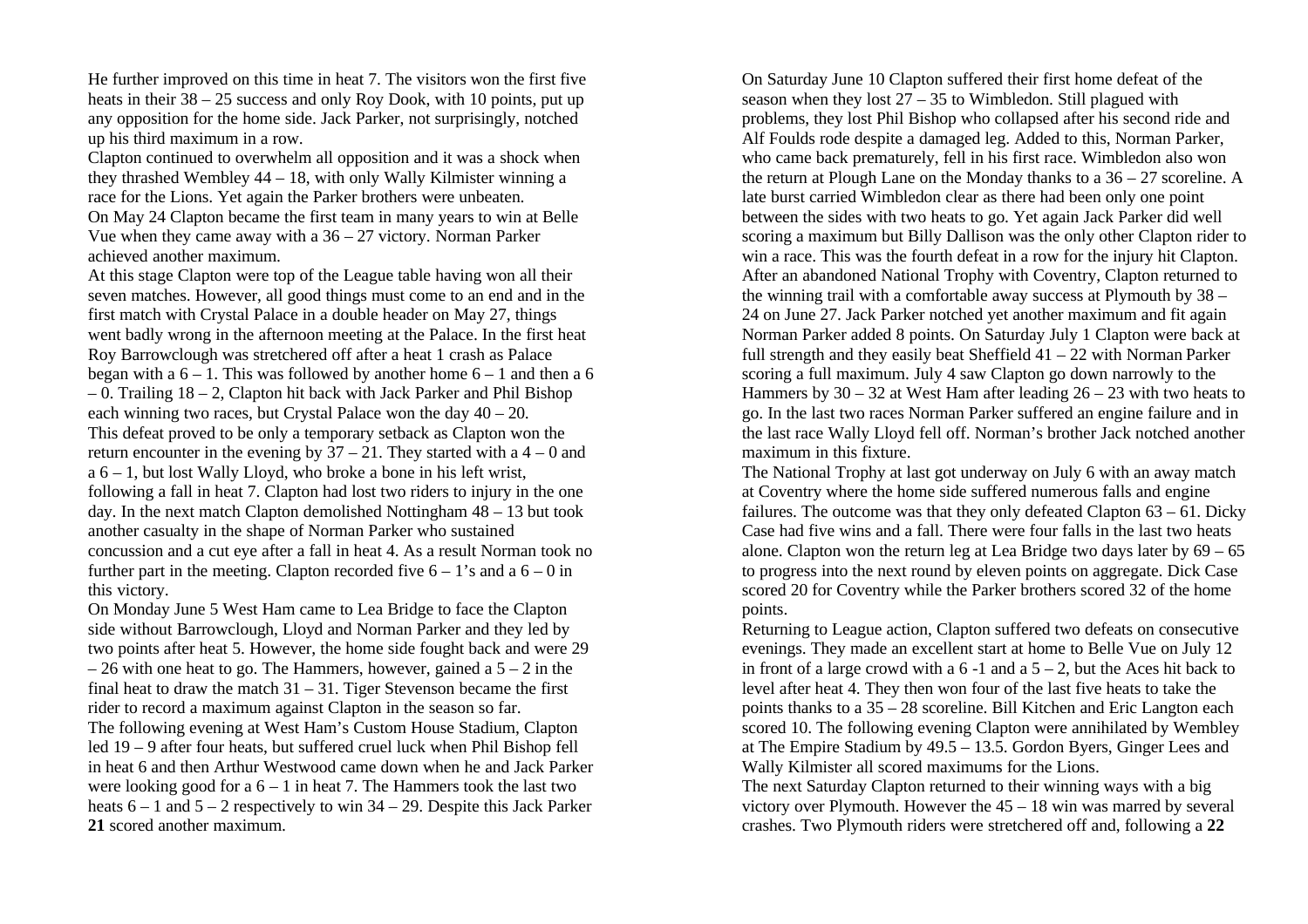crash into the fence between Bill Stanley and Phil Bishop, a girl spectator was injured. Billy Dallison achieved his first maximum of the season as Clapton defeated Plymouth for the fourth time in three months. (TBC).

# **Speedway Research on the Internet**

**Brian Collins** provides us with his thoughts on the topic. One of my particular areas of speedway interest has been the international aspects of the sport. I have also preferred team racing to individual racing. So it seemed logical, in the 1990s, to try and pull together all the information I could find on international team racing – Test and International matches – not just from the UK, but from all round the world. I was never in doubt that there were huge gaps in my knowledge, since it had been largely compiled from British speedway publications. How best to research international speedway? Unlike my previous research on domestic results, I wasn't going to find much information by going to the local library.

In 1997, I bought, and taught myself to use (eventually), a personal computer and gone "on line" (as us "silver surfers" say). It was soon apparent that increasing numbers of speedway fans from around the world would be doing likewise, and in 2002 I decide to tap that vast resource of knowledge by putting my information onto a website and then asking for help with further information. Using a free disc containing a website programme (from a computer magazine), free web space from my internet service provider, and copious amounts of my own free time, I set about transferring all my information onto a website. Two years later (!) in July 2004, the website – "International Speedway" – went "on-line!. Since then, I have made contacts (and friends!) with many people from around the world … researchers like myself, fans, journalists, riders, collectors. All with information to share – maybe a missing date, maybe a whole Test series that I was previously unaware of, maybe a programme cover (of which I also have a large collection on the site.)

The site now is very much a team effort. For example, I had little information on the England v Dominions series of 1938 and 1939., but with the help of no less than EIGHT contributors from 6 countries, the **23** site now has full details of both series, including all heat details and most programme covers! Now, if anyone can help with the matches at Exeter Alphington in 1945….

Some of the information has not been published in the UK (or Europe) before. Excellent research in various parts of the world has revealed details of unofficial pre-war series ridden by England teams in Australia, New Zealand, and South Africa; by America in Australasia pre-war; Poland v Germany and Overseas 1935; many long-lost results from behind the Iron Curtain of the 1960s; and much more – many of these have full heat details. Not to mention an ever-growing display of programme covers.

But it's not all facts and figures, there is a human side too. My Scotland v England pages include a photo of a medal presented to Billy Bales at the White City, Glasgow match of 1949. I found the photo when the medal was on an internet auction site. Billy's youngest son contacted me, asking if I knew who had bought it, as his Dad hadn't seen it since it was sent to be engraved after the match.! Unfortunately I was unable to help him. But for the man who searched the web looking for his father's name and found it on my website, I was able to supply some details of his speedway career. His father was Bruce Ovenden. Another chap wanted some details of Jack Ormston, a former resident of a Durham village for which he was setting up a website. Jack, by the way, is still going a 95! And just a short time ago, ex-Test rider Bob Andrews contacted me with some memories of past international matches, plus some details and programmes too.

So, researching on the internet is hard work, but very worthwhile, and rewarding too. I can think of no other way that so much information from all parts of the world could be gathered, for the internet offers unrivalled communication with any part of the globe virtually instantly for a few pounds a month. Ideal, in fact, for researching international speedway. Brian's International Speedway website

http://myweb.tiscali.co.uk/intspeedway/ .

# **Deadline for the next edition is 31st October 2005 See www.speedwayresearcher.org.uk site. Web Master Ron McNeil**

| The Speedway Researcher is edited and published by : |                          |
|------------------------------------------------------|--------------------------|
| <b>Graham Fraser</b>                                 | <b>Jim Henry</b>         |
| <b>7 B Bruce Street</b>                              | 90 Greenend Gardens,     |
| Stirling, FK8 1PD                                    | Edinburgh, EH17 7QH      |
| Tel: 01786 471992                                    | Tel: 0131 664 7185<br>24 |